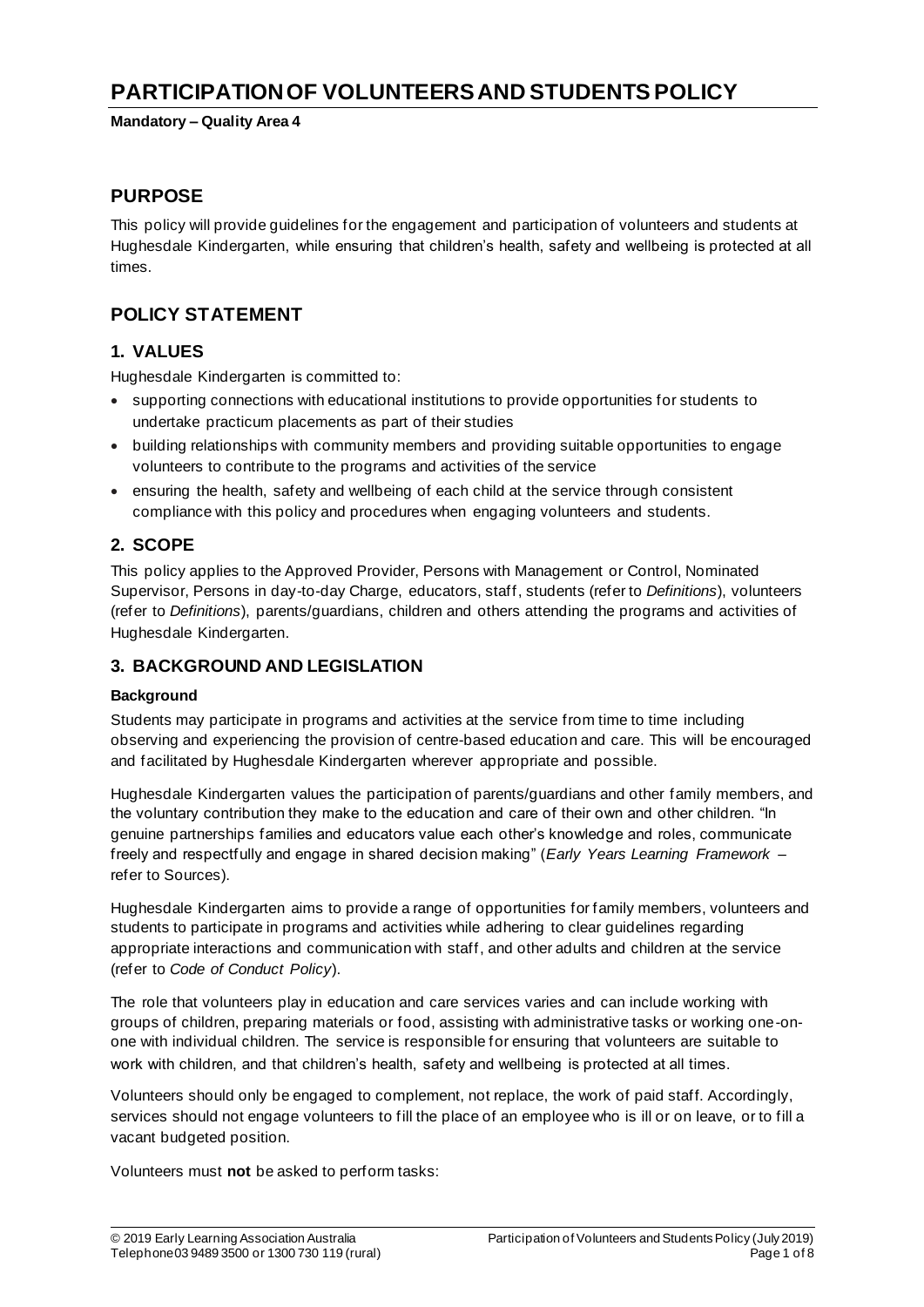- that they are untrained, unqualified or too inexperienced to undertake
- that put the children or themselves in a vulnerable or potentially unsafe situation
- where there is a conflict of interest.

Prior to participation at the service, a volunteer or student (aged 18 years or over) must be in possession of a Working with Children (WWC) Check.

Parents/guardians whose children usually attend the service are exempt from needing a WWC Check. However a service may decide, as a demonstration of duty of care, that all parents/guardians who volunteer at the service are required to undergo a WWC Check.

In line with Child Safe Standard 4 and the *Child Safe Environment Policy*, prior to engaging a volunteer or student an assessment should be undertaken of the nature of the responsibility to determine whether a position description is required, and based on that whether an interview and referee checks are required.

#### **Legislation and standards**

Relevant legislation and standards include but are not limited to:

- Child Safe Standards
- *Education and Care Services National Law Act 2010*
- *Education and Care Services National Regulations 2011*
- *Equal Opportunity Act 2010* (Vic)
- *Fair Work Act 2009* (Cth)
- *National Quality Standard*, Quality Area 4: Staffing Arrangements
- *Occupational Health and Safety Act 2004* (Vic)
- *Working with Children Act 2005* (Vic)

### **4. DEFINITIONS**

The terms defined in this section relate specifically to this policy. For commonly used terms e.g. Approved Provider, Nominated Supervisor, Regulatory Authority etc. refer to the *General Definitions* section of this manual.

**Child-related work:** In relation to the WWC Check, child-related work includes work with children which may involve physical contact, face-to-face contact, oral, written or electronic communication.

**Conflict of interest:** (In relation to this policy) refers to an interest that may affect, or may appear reasonably likely to affect, the judgement or conduct of the volunteer, or may impair their independence or loyalty to the service. A conflict of interest can arise from avoiding personal losses as well as gaining personal advantage, whether financial or otherwise, and may not only involve the volunteer, but also their relatives, friends or business associates.

**Staff record:** A record which the Approved Provider of a centre-based service must keep containing information about the Nominated Supervisor, the Educational Leader, staff, volunteers, students and the Responsible Person at a service (Regulations 146–149). A sample staff record is available on the ACECQA website: http://www.acecqa.gov.au/

**Student:** A person undertaking a practicum placement as part of a recognised early childhood qualification. This student will be supported by an educational institution in the completion of their placement.

**Volunteer:** A person who willingly undertakes defined activities to support the education and care programs at a service in an unpaid or honorary capacity. These activities may include child-related work (refer to *Definitions)*, administrative tasks, or preparing materials or food.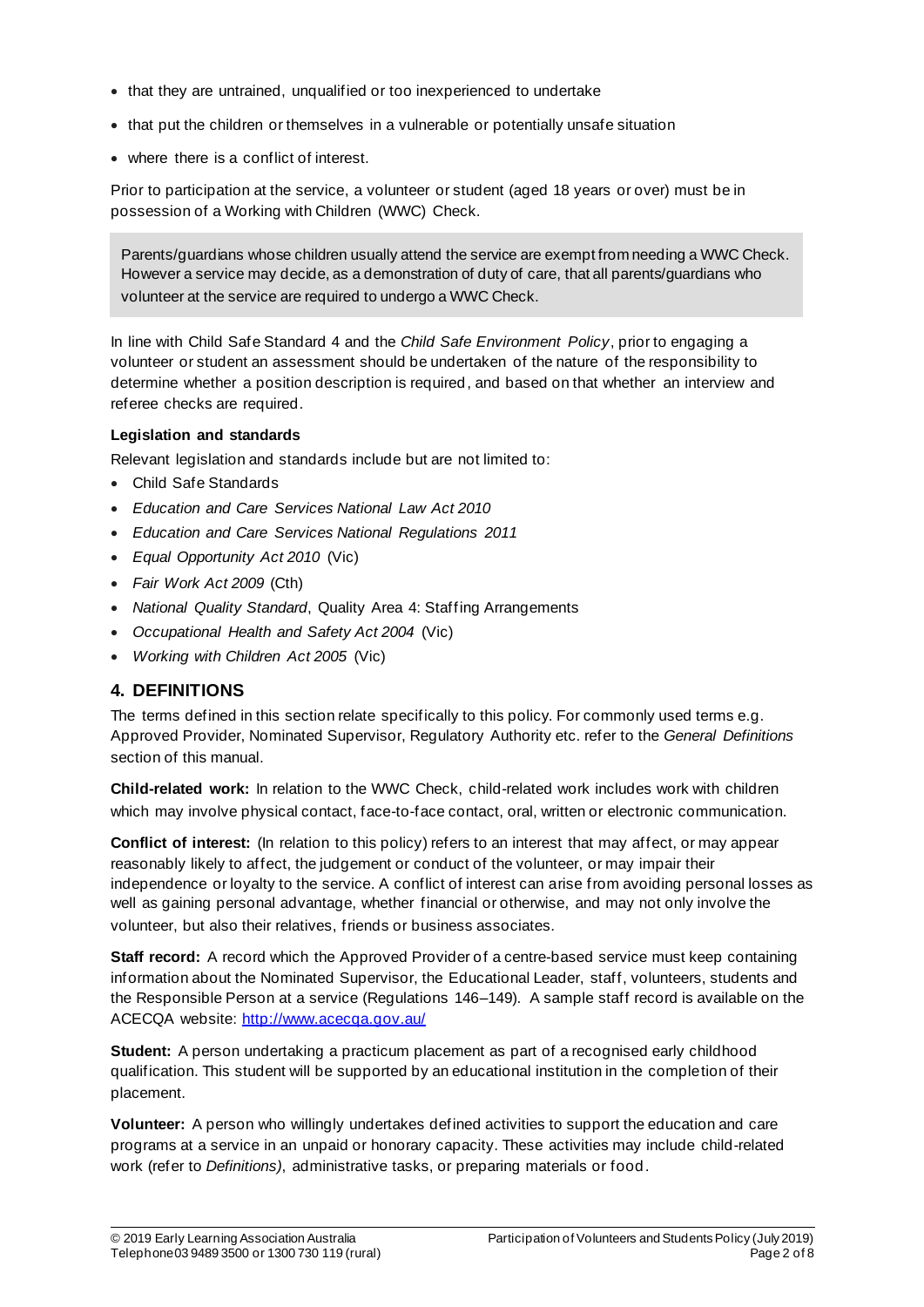**Working with Children (WWC) Check:** The check is a legal requirement for those undertaking paid or voluntary child-related work (refer to *Definitions*) in Victoria and is a measure to help protect children from harm arising as a result of physical or sexual abuse. The Department of Justice assesses a person's suitability to work with children by examining relevant serious sexual, physical and drug offences in a person's national criminal history and, where appropriate, their professional history. A WWC Check card is granted to a person under working with children legislation if:

- they have been assessed as suitable to work with children
- there has been no information that, if the person worked with children, they would pose a risk to those children
- they are not prohibited from attempting to obtain, undertake or remain in child -related employment.

### **5. SOURCES AND RELATED POLICIES**

#### **Sources**

- Australian Children's Education and Care Quality Authority (ACECQA): www.acecqa.gov.au
- *The Early Years Learning Framework for Australia: Belonging, Being, Becoming*: www.acecqa.gov.au
- A Guide for Creating a Child Safe Organisation (The Commission for Children and Young People) www.ccyp.vic.gov.au
- Working with Children Check unit, Department of Justice & Regulation provides details of how to obtain a WWC Check: www.workingwithchildren.vic.gov.au

#### **Service policies**

- *Child Safe Environment Policy*
- *Code of Conduct Policy*
- *Complaints and Grievances Policy*
- *Delivery and Collection of Children Policy*
- *Determining Responsible Person Policy*
- *Inclusion and Equity Policy*
- *Interactions with Children Policy*
- *Occupational Health and Safety Policy*
- *Privacy and Confidentiality Policy*
- *Staffing Policy*
- *Supervision of Children Policy*

# **PROCEDURES**

### **The Approved Provider and Persons with Management or Control are responsible for:**

- developing guidelines for accepting applications from volunteers and students to work at the service in consultation with the Nominated Supervisor and educators and which are aligned with the *Child Safe Environment Policy*
- accepting or rejecting a potential volunteer or student based on the circumstances of the service at the time, in consultation with the Nominated Supervisor
- ensuring that children being educated and cared for by the service are adequately supervised, and the legislated educator-to-child ratios are complied with at all times (Regulations 123, 355, 360) (refer to *Supervision of Children Policy*)
- reading the Working with Children (WWC) Check of volunteers and students where required, and ensuring that the details are recorded in the service register
- ensuring that the staff record contains the name, address and date of birth of volunteers and students attending the service (Regulations 145, 149(1))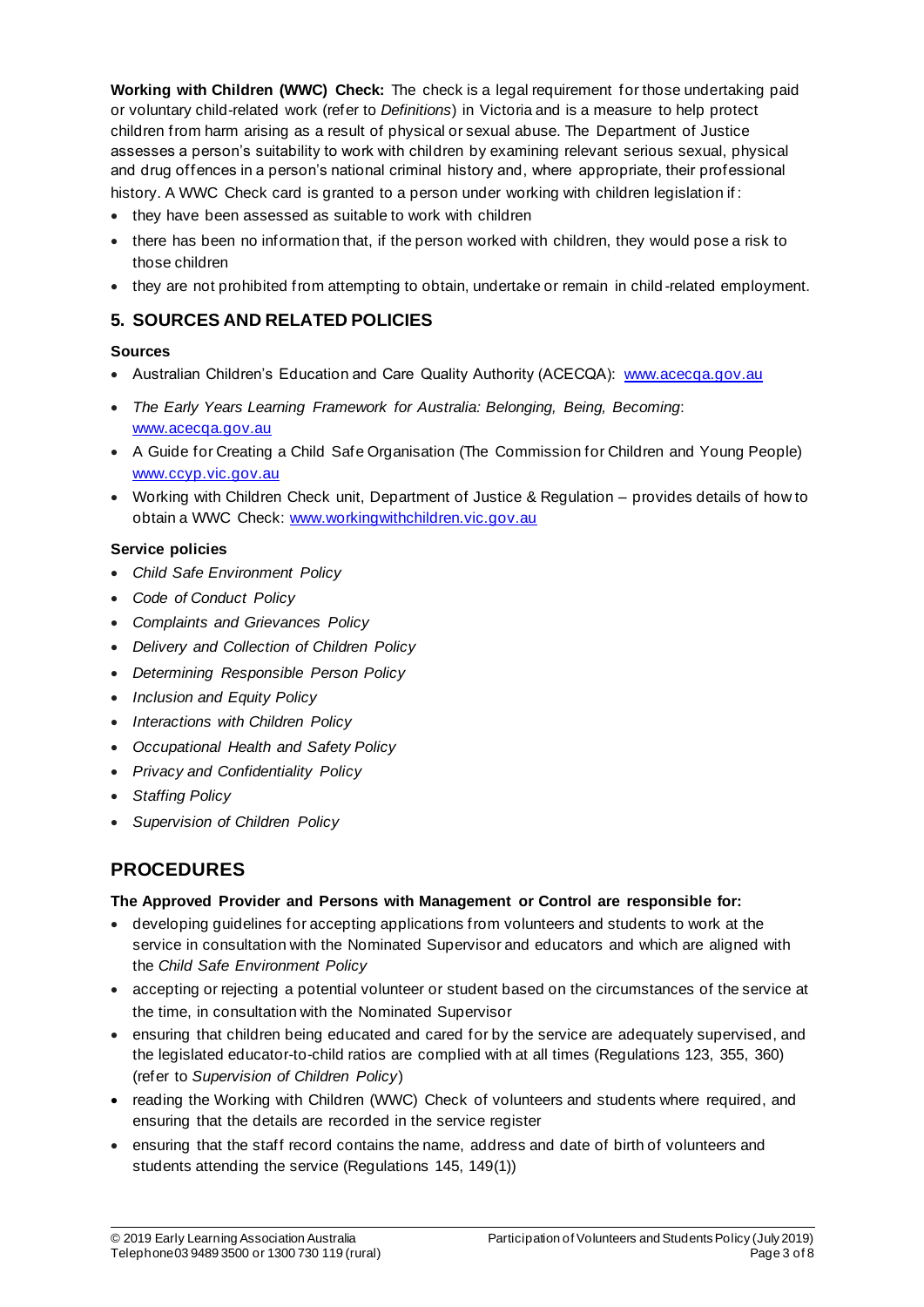- keeping a record for each day on which each student or volunteer participates with the date and the hours of participation (Regulation 149(2))
- ensuring that volunteers, students and parents/guardians are adequately supervised at all times, and that the health, safety and wellbeing of children at the service is protected
- ensuring that volunteers, students and parents/guardians are not left with sole supervision of individual children or groups of children
- ensuring that the Nominated Supervisor, educators and other staff, volunteers and students on placement at the service are not affected by alcohol or drugs (including prescription medication) that would impair their capacity to supervise or provide education and care to children (Regulation 83)
- ensuring that parents/guardians of a child attending the service can enter the service premises at any time that the child is being educated and cared for, except where this may pose a risk to the safety of children or staff, or conflict with any duty of the Approved Provider, Nominated Supervisor or educators under the law (Regulation 157)
- developing a range of strategies to enable and encourage the participation and invo lvement of parents/guardians at the service
- providing volunteers, students and parents/guardians with access to all service policies and procedures, and a copy of the *Education and Care Services National Regulations 2011*
- ensuring that volunteers, students and parents/guardians comply with the National Regulations and all service policies and procedures, including the *Code of Conduct Policy*, while attending the service
- developing an induction checklist for volunteers and students attending the service (refer to Attachment 1 – Sample induction checklist for volunteers and students) in consultation with the Nominated Supervisor and educators.

### **The Nominated Supervisor and Persons in Day to Day Charge are responsible for:**

- assisting the Approved Provider to develop guidelines for applications from volunteers and students to work at the service and which are aligned with the *Child Safe Environment Policy*
- assisting the Approved Provider with decisions in relation to accepting/rejecting a potential volunteer or student based on the circumstances of the service at the time
- ensuring that children being educated and cared for by the service are adequately supervised, and the legislated educator-to-child ratios are complied with at all times (Regulations 123, 355, 360) (refer to *Supervision of Children Policy*)
- ensuring that, where required, the WWC Check has been read prior to the volunteer/student's commencement at the service, and that details are included on the staff record
- ensuring that volunteers, students and parents/guardians are adequately supervised at all times when participating at the service, and that the health, safety and wellbeing of children at the service is protected
- ensuring that volunteers, students and parents/guardians are not left with sole supervision of individual children or groups of children
- ensuring that parents/guardians of a child attending the service can enter the service premises at any time that the child is being educated and cared for, except where this may pose a risk to the safety of children or staff, or conflict with any duty of the Approved Provider, Nominated Supervisor or educators under the law (Regulation 157)
- ensuring strategies are in place to enable and encourage the participation and involvement of parents/guardians at the service
- providing volunteers, students and parents/guardians with access to all service policies and procedures, and a copy of the *Education and Care Services National Regulations 2011*
- ensuring that volunteers, students and parents/guardians comply with the National Regulations and all service policies and procedures, including the *Code of Conduct Policy*, while attending the service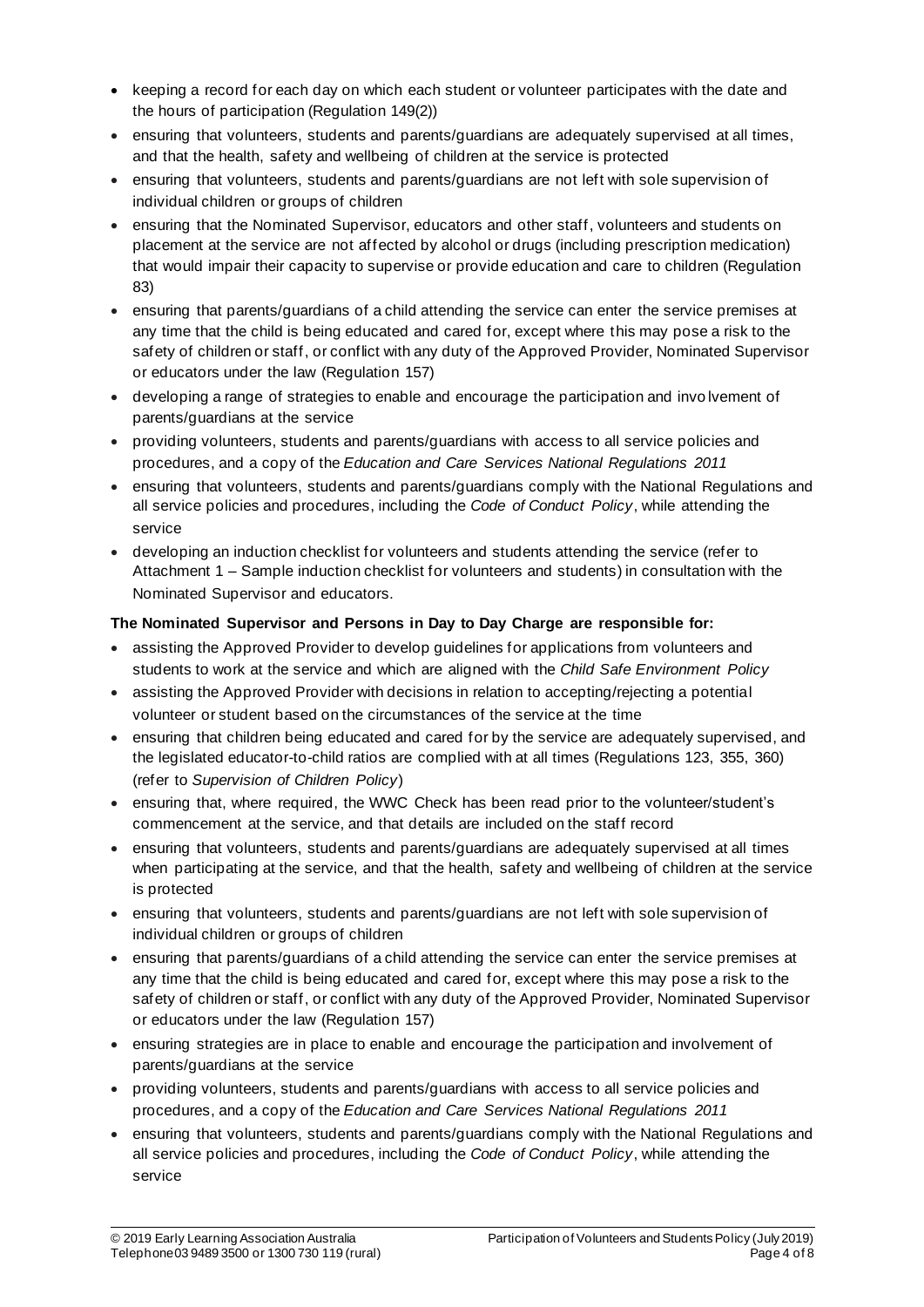- assisting the Approved Provider to develop an induction checklist for volunteers and students at the service (refer to Attachment 1 – Sample induction checklist for volunteers and students)
- ensuring that volunteers and students have completed the induction checklist (refer to Attachment 1) and have been provided with a copy of the staff handbook, if applicable.

#### **All other educators are responsible for:**

- assisting the Approved Provider and Nominated Supervisor to develop guidelines for applications from volunteers and students to participate at the service and are aligned with the *Child Safe Environment Policy*
- ensuring that children being educated and cared for by the service are adequately supervised, and the legislated educator-to-child ratios are complied with at all times (refer to *Supervision of Children Policy*)
- providing volunteers, students and parents/guardians with access to all service policies and procedures, and a copy of the *Education and Care Services National Regulations 2011*
- ensuring that volunteers, students and parents/guardians comply with the National Regulations and all service policies and procedures, including the *Code of Conduct Policy*, while attending the service
- ensuring that volunteers, students and parents/guardians are adequately supervised at all times, and that the safety, health and wellbeing of children at the service is protected
- ensuring that volunteers, students and parents/guardians are not left with sole supervision of individual children or groups of children
- enabling parents/guardians of children attending the service access the service premises at any time the child is being educated and cared for except where this poses a risk to the safety of children and/or staff
- encouraging the participation and involvement of parents/guardians at the service
- assisting the Approved Provider and Nominated Supervisor to develop an induction checklist for volunteers and students at the service (refer to Attachment 1 – Sample induction checklist for volunteers and students)
- assisting volunteers and students to understand the requirements of this policy and the expectations of the service.

### **Volunteers and students, while at the service, are responsible for:**

- ensuring they have provided all details required to complete the staff record
- undertaking a WWC Check and presenting a current WWC Check card or other notification, as applicable
- understanding and acknowledging the requirement for confidentiality of all information relating to educators and families within the service (refer to *Privacy and Confidentiality Policy*)
- complying with the requirements of the *Education and Care Services National Regulations 2011* and with all service policies and procedures, including the *Code of Conduct Policy*, while at the service
- undertaking the induction process and completing the induction checklist (refer to Attachment 1) prior to commencement at the service
- following the directions of staff at the service at all times to ensure that the health, safety and wellbeing of children is protected.

### **Parents/guardians are responsible for:**

- providing information for the staff record as required
- complying with the requirements of the *Education and Care Services National Regulations 2011* and with all service policies and procedures, including the *Code of Conduct Policy* and *Privacy and Confidentiality Policy* while attending the service
- following the directions of staff at the service at all times to ensure that the health, safety and wellbeing of children is protected.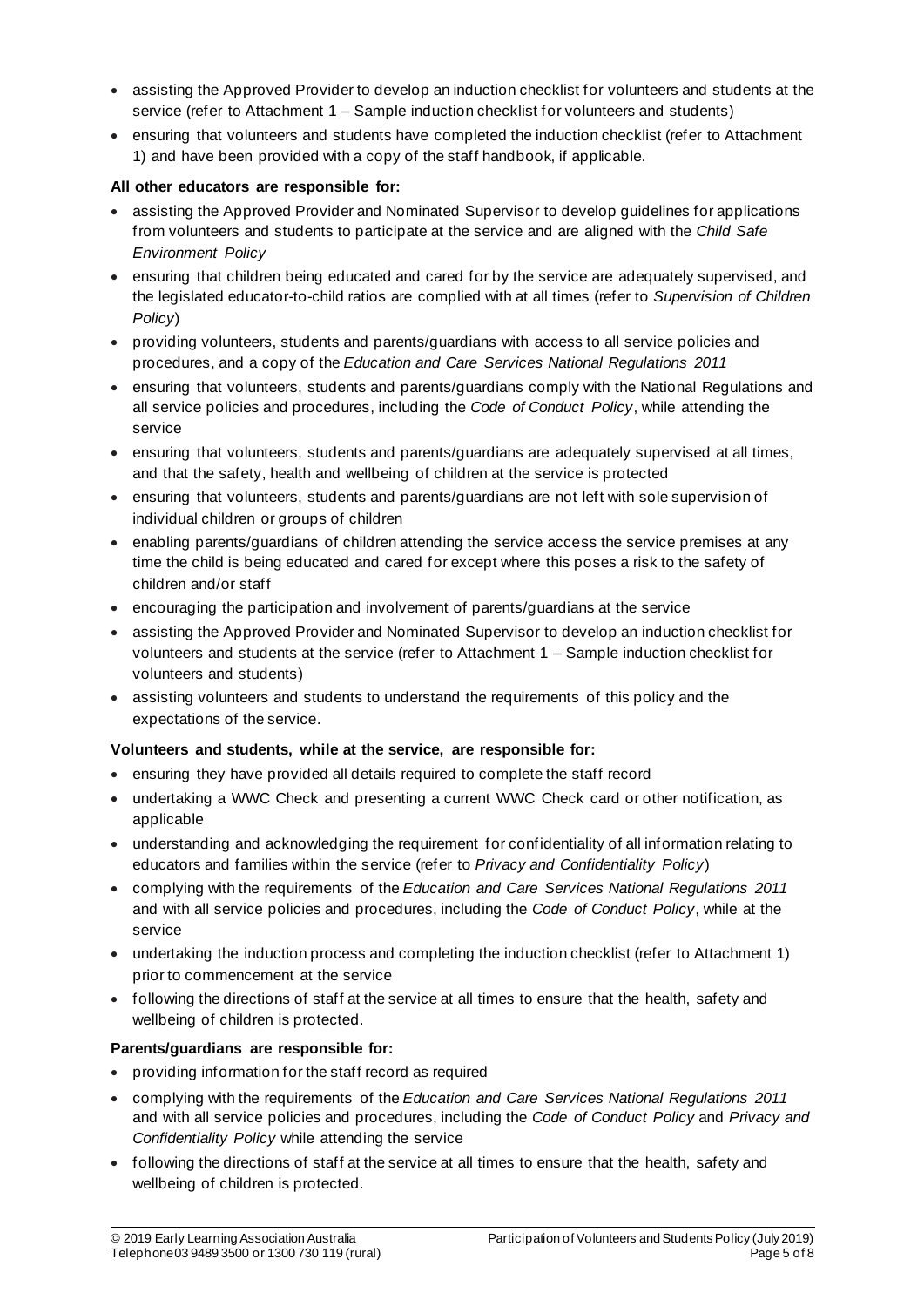# **EVALUATION**

In order to assess whether the values and purposes of the policy have been achieved, the Approved Provider will:

- check staff records on a regular basis to ensure details of students, volunteers and where appropriate parents/guardians are maintained in line with all legislative requirements as outlined in the policy
- regularly seek feedback from everyone affected by the policy regarding its effectiveness
- monitor the implementation, compliance, complaints and incidents in relation to this policy
- keep the policy up to date with current legislation, research, policy and best practice
- revise the policy and procedures as part of the service's policy review cycle, or as required
- notify parents/guardians at least 14 days before making any changes to this policy or its procedures unless a lesser period is necessary because of a risk.

# **ATTACHMENTS**

• Attachment 1: Sample induction checklist for volunteers and students

## **AUTHORISATION**

This policy was adopted by the Approved Provider of Hughesdale Kindergarten on 14 October 2020.

# **REVIEW DATE: OCTOBER 2022**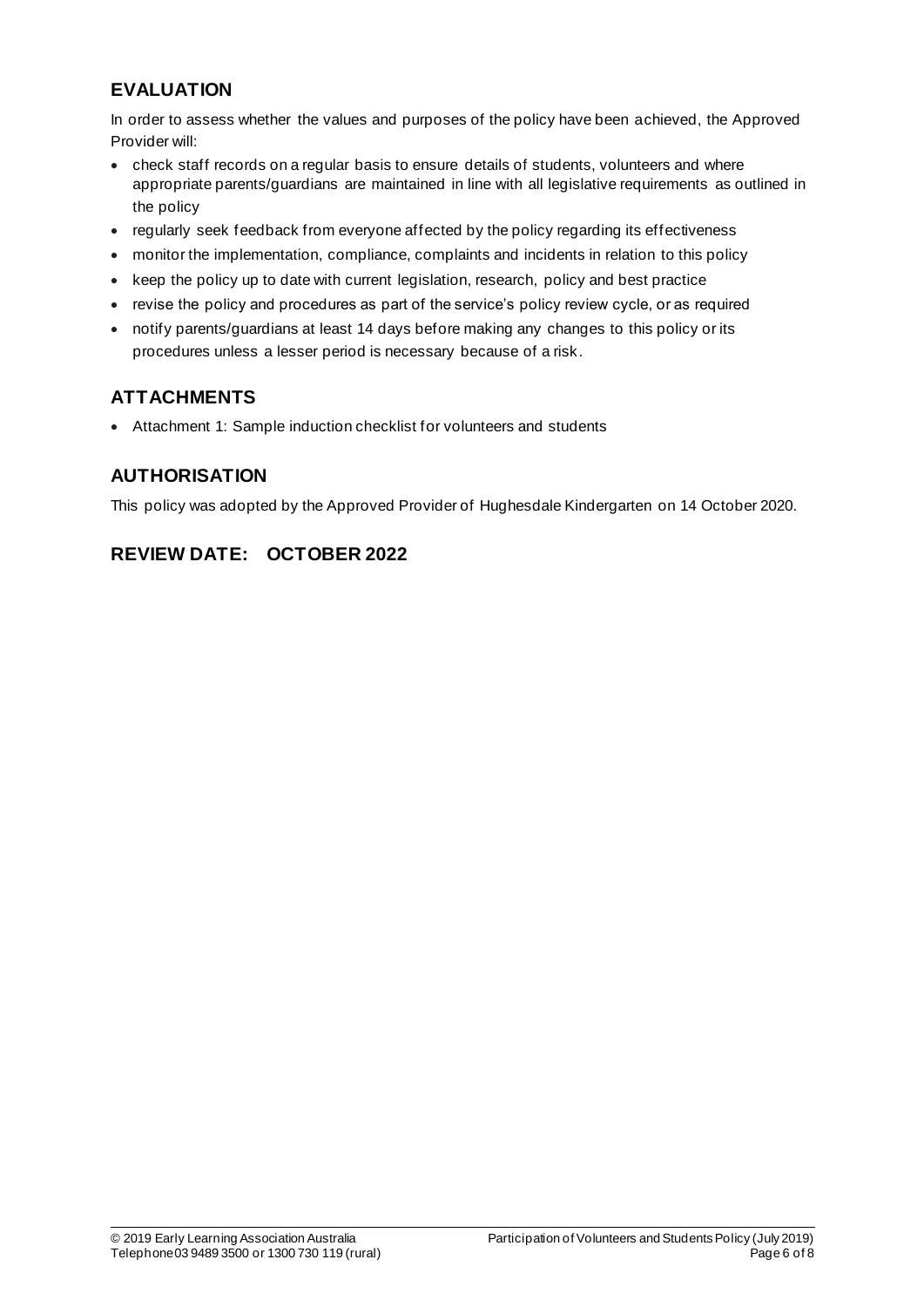# **ATTACHMENT 1 Sample induction checklist for volunteers and students**

Name: \_\_\_\_\_\_\_\_\_\_\_\_\_\_\_\_\_\_\_\_\_\_\_\_\_\_\_\_\_\_\_\_\_\_\_\_\_\_\_\_\_\_\_\_\_\_\_\_\_\_\_\_\_\_ Date: \_\_\_\_\_\_\_\_\_\_\_\_\_\_\_\_\_\_\_

To be completed by all volunteers and students participating at Hughesdale Kindergarten[Date] and returned to the Nominated Supervisor prior to commencing at the service.

|                                                                                                                                                                                                          | <b>Please tick</b> |
|----------------------------------------------------------------------------------------------------------------------------------------------------------------------------------------------------------|--------------------|
| I have been given access to all the policies and procedures of Hughesdale<br>Kindergarten[Date], [Delete if not applicable]                                                                              |                    |
| I understand the content of service policies and procedures, including those<br>relating to:                                                                                                             |                    |
| • conduct while at the service (Code of Conduct Policy)                                                                                                                                                  |                    |
| • emergency, evacuation, fire and safety, including locations of fire<br>extinguishers and emergency exits (Emergency and Evacuation Policy)                                                             |                    |
| • accidents at the service (Incident, Injury, Trauma and Illness Policy)                                                                                                                                 |                    |
| • dealing with medical conditions (Dealing with Medical Conditions Policy,<br>Asthma Policy, Anaphylaxis Policy, Diabetes Policy, Epilepsy Policy and<br>Administration of Medication Policy)            |                    |
| • good hygiene practices (Hygiene Policy)                                                                                                                                                                |                    |
| • dealing with infectious diseases (Dealing with Infectious Diseases Policy)                                                                                                                             |                    |
| • first aid arrangements for children and adults, including the location of the<br>nearest first aid kit (Administration of First Aid Policy)                                                            |                    |
| • daily routines                                                                                                                                                                                         |                    |
| • the importance of OHS and following safe work practices (Occupational<br>Health and Safety Policy)                                                                                                     |                    |
| • interacting appropriately with children (Interactions with Children Policy)                                                                                                                            |                    |
| • reporting of serious incidents and notifiable incidents at the service (Incident,<br>Injury, Trauma and Illness Policy, Complaints and Grievances Policy and<br>Occupational Health and Safety Policy) |                    |
| • reporting hazards in the workplace (Occupational Health and Safety Policy)                                                                                                                             |                    |
| • handling complaints and grievances (Complaints and Grievances Policy)                                                                                                                                  |                    |
| • child safety and wellbeing and child protection including how to respond to<br>concerns (Child Safe Environment Policy)                                                                                |                    |
| • privacy and confidentiality of information (Privacy and Confidentiality Policy)                                                                                                                        |                    |